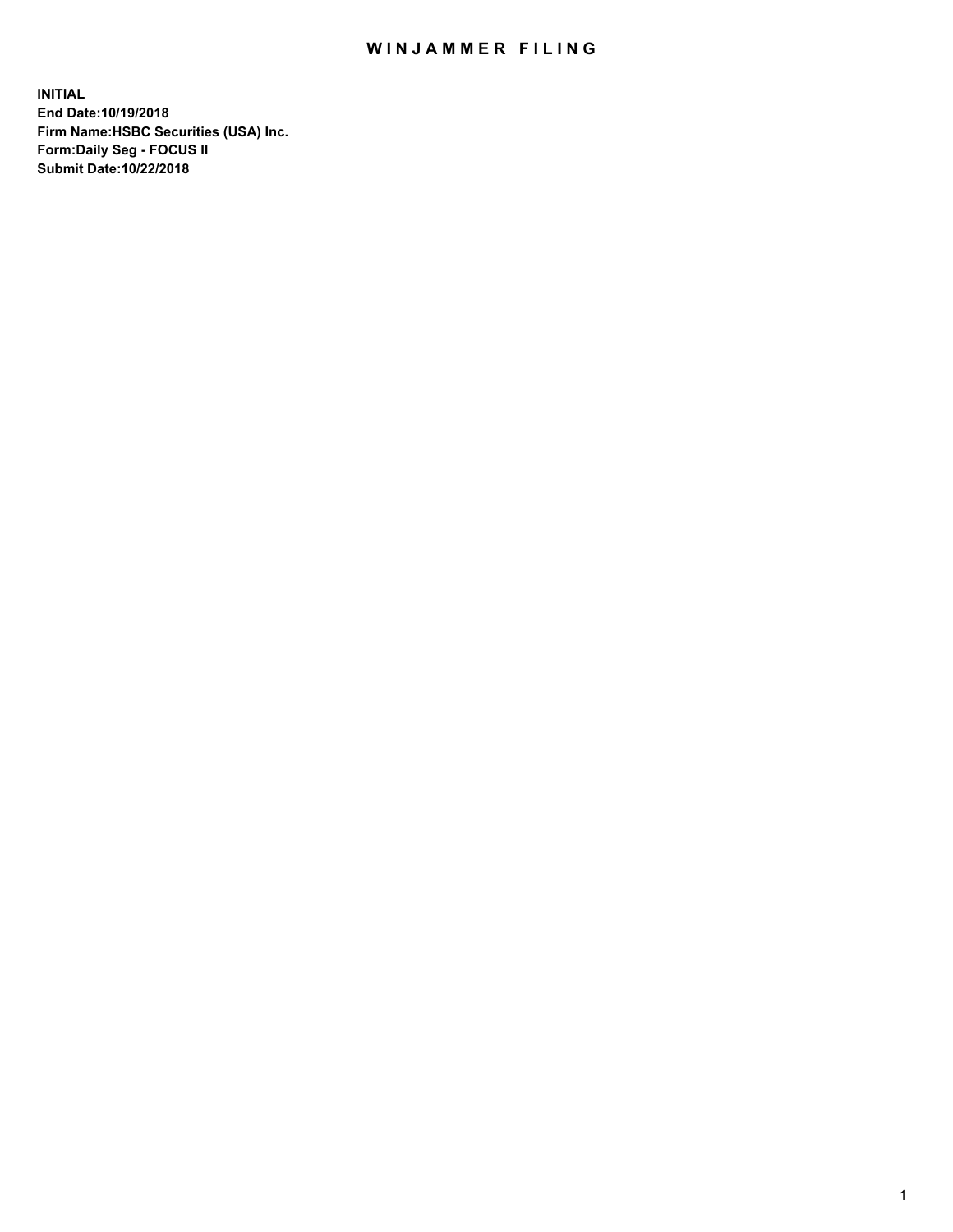**INITIAL End Date:10/19/2018 Firm Name:HSBC Securities (USA) Inc. Form:Daily Seg - FOCUS II Submit Date:10/22/2018 Daily Segregation - Cover Page**

| Name of Company                                                                                                                                                                                                                                                                                                                | <b>HSBC Securities (USA) Inc.</b>                           |
|--------------------------------------------------------------------------------------------------------------------------------------------------------------------------------------------------------------------------------------------------------------------------------------------------------------------------------|-------------------------------------------------------------|
| <b>Contact Name</b>                                                                                                                                                                                                                                                                                                            | <b>Michael Vacca</b>                                        |
| <b>Contact Phone Number</b>                                                                                                                                                                                                                                                                                                    | 212-525-7951                                                |
| <b>Contact Email Address</b>                                                                                                                                                                                                                                                                                                   | michael.vacca@us.hsbc.com                                   |
| FCM's Customer Segregated Funds Residual Interest Target (choose one):<br>a. Minimum dollar amount: : or<br>b. Minimum percentage of customer segregated funds required:% ; or<br>c. Dollar amount range between: and; or<br>d. Percentage range of customer segregated funds required between:% and%.                         | 109,000,000<br><u>0</u><br>0 <sub>0</sub><br>0 <sub>0</sub> |
| FCM's Customer Secured Amount Funds Residual Interest Target (choose one):<br>a. Minimum dollar amount: ; or<br>b. Minimum percentage of customer secured funds required:%; or<br>c. Dollar amount range between: and; or<br>d. Percentage range of customer secured funds required between:% and%.                            | 25,000,000<br><u>0</u><br>00<br>0 <sub>0</sub>              |
| FCM's Cleared Swaps Customer Collateral Residual Interest Target (choose one):<br>a. Minimum dollar amount: ; or<br>b. Minimum percentage of cleared swaps customer collateral required:% ; or<br>c. Dollar amount range between: and; or<br>d. Percentage range of cleared swaps customer collateral required between:% and%. | 100,000,000<br><u>0</u><br>00<br>0 <sub>0</sub>             |

Attach supporting documents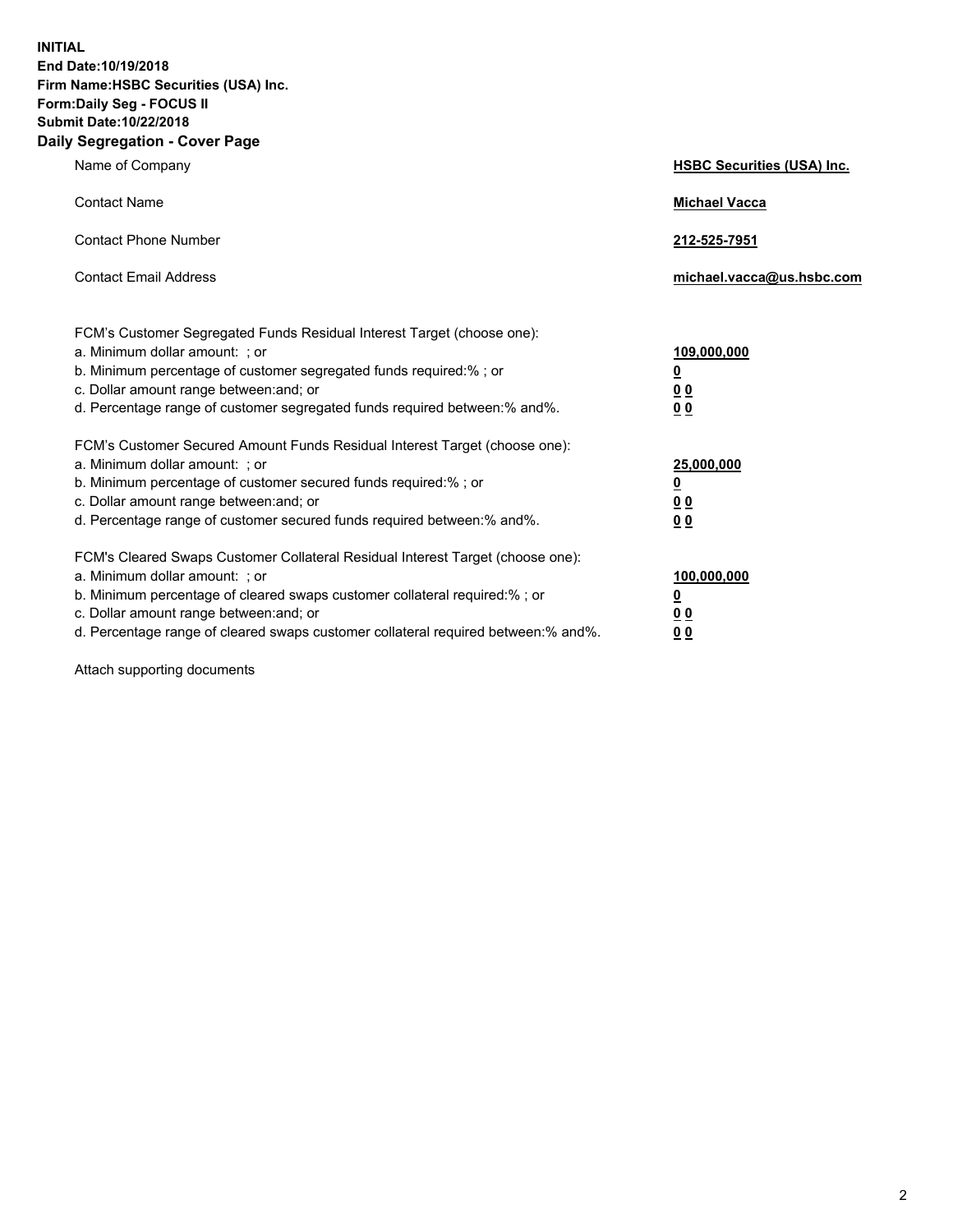**INITIAL End Date:10/19/2018 Firm Name:HSBC Securities (USA) Inc. Form:Daily Seg - FOCUS II Submit Date:10/22/2018 Daily Segregation - Secured Amounts** Foreign Futures and Foreign Options Secured Amounts Amount required to be set aside pursuant to law, rule or regulation of a foreign government or a rule of a self-regulatory organization authorized thereunder **0** [7305] 1. Net ledger balance - Foreign Futures and Foreign Option Trading - All Customers A. Cash **65,747,825** [7315] B. Securities (at market) **75,020,557** [7317] 2. Net unrealized profit (loss) in open futures contracts traded on a foreign board of trade **3,550,102** [7325] 3. Exchange traded options a. Market value of open option contracts purchased on a foreign board of trade **0** [7335] b. Market value of open contracts granted (sold) on a foreign board of trade **0** [7337] 4. Net equity (deficit) (add lines 1. 2. and 3.) **144,318,484** [7345] 5. Account liquidating to a deficit and account with a debit balances - gross amount **194,357** [7351] Less: amount offset by customer owned securities **-192,769** [7352] **1,588** [7354] 6. Amount required to be set aside as the secured amount - Net Liquidating Equity Method (add lines 4 and 5) **144,320,072** [7355] 7. Greater of amount required to be set aside pursuant to foreign jurisdiction (above) or line 6. **144,320,072** [7360] FUNDS DEPOSITED IN SEPARATE REGULATION 30.7 ACCOUNTS 1. Cash in banks A. Banks located in the United States **57,436,626** [7500] B. Other banks qualified under Regulation 30.7 **0** [7520] **57,436,626** [7530] 2. Securities A. In safekeeping with banks located in the United States **32,849,689** [7540] B. In safekeeping with other banks qualified under Regulation 30.7 **0** [7560] **32,849,689** [7570] 3. Equities with registered futures commission merchants A. Cash **0** [7580] B. Securities **0** [7590] C. Unrealized gain (loss) on open futures contracts **0** [7600] D. Value of long option contracts **0** [7610] E. Value of short option contracts **0** [7615] **0** [7620] 4. Amounts held by clearing organizations of foreign boards of trade A. Cash **0** [7640] B. Securities **0** [7650] C. Amount due to (from) clearing organization - daily variation **0** [7660] D. Value of long option contracts **0** [7670] E. Value of short option contracts **0** [7675] **0** [7680] 5. Amounts held by members of foreign boards of trade A. Cash **43,197,594** [7700] B. Securities **42,170,868** [7710] C. Unrealized gain (loss) on open futures contracts **3,550,102** [7720] D. Value of long option contracts **0** [7730] E. Value of short option contracts **0** [7735] **88,918,564** [7740] 6. Amounts with other depositories designated by a foreign board of trade **0** [7760] 7. Segregated funds on hand **0** [7765] 8. Total funds in separate section 30.7 accounts **179,204,879** [7770] 9. Excess (deficiency) Set Aside for Secured Amount (subtract line 7 Secured Statement Page 1 from Line 8) **34,884,807** [7380]

10. Management Target Amount for Excess funds in separate section 30.7 accounts **25,000,000** [7780]

11. Excess (deficiency) funds in separate 30.7 accounts over (under) Management Target **9,884,807** [7785]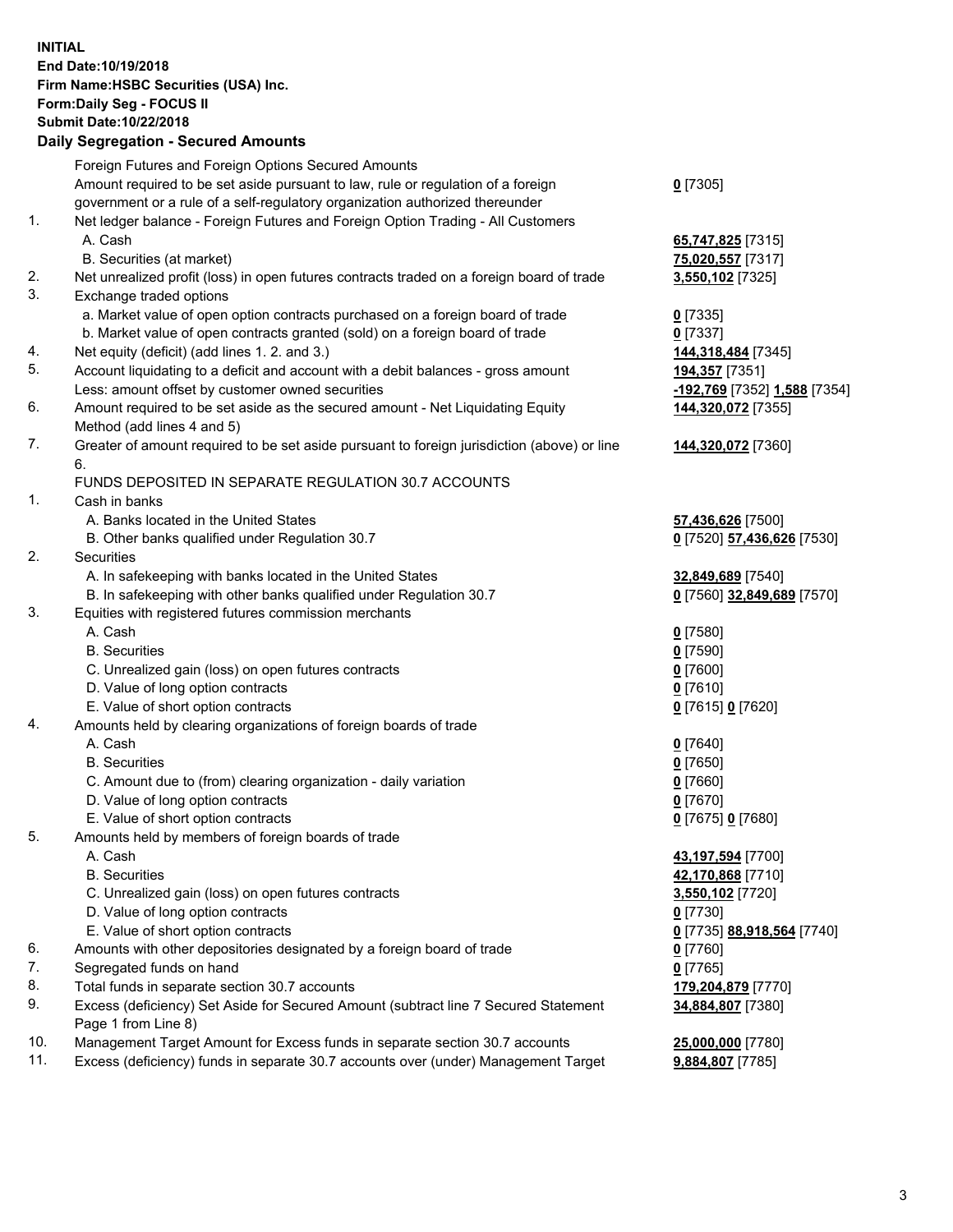**INITIAL End Date:10/19/2018 Firm Name:HSBC Securities (USA) Inc. Form:Daily Seg - FOCUS II Submit Date:10/22/2018 Daily Segregation - Segregation Statement** SEGREGATION REQUIREMENTS(Section 4d(2) of the CEAct) 1. Net ledger balance A. Cash **526,612,600** [7010] B. Securities (at market) **2,020,887,574** [7020] 2. Net unrealized profit (loss) in open futures contracts traded on a contract market **-105,708,001** [7030] 3. Exchange traded options A. Add market value of open option contracts purchased on a contract market **500,348,388** [7032] B. Deduct market value of open option contracts granted (sold) on a contract market **-328,845,615** [7033] 4. Net equity (deficit) (add lines 1, 2 and 3) **2,613,294,946** [7040] 5. Accounts liquidating to a deficit and accounts with debit balances - gross amount **76,874,625** [7045] Less: amount offset by customer securities **-76,849,305** [7047] **25,320** [7050] 6. Amount required to be segregated (add lines 4 and 5) **2,613,320,266** [7060] FUNDS IN SEGREGATED ACCOUNTS 7. Deposited in segregated funds bank accounts A. Cash **197,719,209** [7070] B. Securities representing investments of customers' funds (at market) **0** [7080] C. Securities held for particular customers or option customers in lieu of cash (at market) **635,117,299** [7090] 8. Margins on deposit with derivatives clearing organizations of contract markets A. Cash **22,843,003** [7100] B. Securities representing investments of customers' funds (at market) **327,976,326** [7110] C. Securities held for particular customers or option customers in lieu of cash (at market) **1,384,093,690** [7120] 9. Net settlement from (to) derivatives clearing organizations of contract markets **-14,933,309** [7130] 10. Exchange traded options A. Value of open long option contracts **500,348,388** [7132] B. Value of open short option contracts **-328,845,615** [7133] 11. Net equities with other FCMs A. Net liquidating equity **13,479,447** [7140] B. Securities representing investments of customers' funds (at market) **0** [7160] C. Securities held for particular customers or option customers in lieu of cash (at market) **0** [7170] 12. Segregated funds on hand **1,676,585** [7150] 13. Total amount in segregation (add lines 7 through 12) **2,739,475,023** [7180] 14. Excess (deficiency) funds in segregation (subtract line 6 from line 13) **126,154,757** [7190] 15. Management Target Amount for Excess funds in segregation **109,000,000** [7194] 16. Excess (deficiency) funds in segregation over (under) Management Target Amount **17,154,757** [7198]

Excess